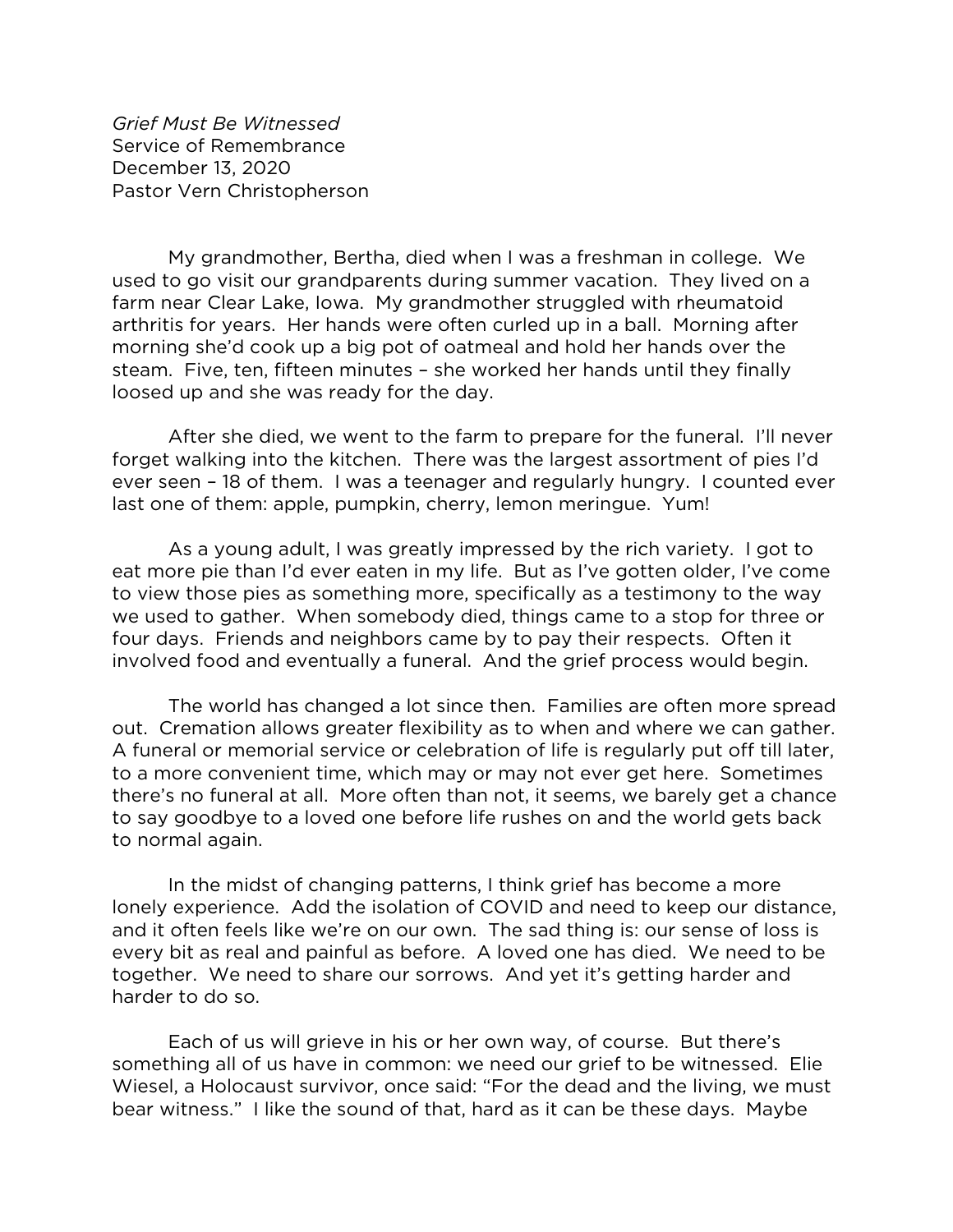the neighbors don't bring pie anymore, but hopefully they call or text, and ask how you're doing. And hopefully when they ask, they're listening with their full attention, acknowledging the magnitude of your loss, and not trying to point out some sort of silver lining. You know what I mean. Well-meaning folks often feel a need to put death in perspective, so they say things *such as: everything happens for a reason, time heals all wounds, your loved one is finally at peace.* 

On any given day, you may or may not find these silver linings helpful, but people continue to say them, I suppose, because death makes them anxious and they're trying their best to bear witness to your loss. Someone is missing. Things have changed. They don't want to forget that loved one. Deep down, people really do want to know how you're doing.

There's a practice among the indigenous tribes in Australia. The night someone dies, everyone in the village moves a piece of furniture or something else into the yard of the deceased. The next day, when the bereaved family wakes up and looks outside, they see that *everything has changed* since their loved one died—and not just for themselves but for the entire village. In doing this, they are bearing witness to the grief. They are showing in a tangible way that someone's death matters.

I long for the day when our pandemic is over and we can be back together again. We're not sure what exactly that will mean, but perhaps we've been learning how hard it is to navigate life and death on our own. In a busy, fast-paced world, we're agonizingly aware of how much we need each other. Grief unites us. It's a universal experience. It's meant to be witnessed.

This might sound gloomy, but I believe that the prospect of death, its inevitability, brings meaning to our lives. In Thornton Wilder's play, *Our Town,*  Emily is a young woman who dies in childbirth. She's allowed to return to her life for just one day. She wants it to be a milestone day of some sort, maybe her wedding day. But one of the other dead counsels her to choose "the least important day in your life. It will be important enough." Emily chooses her twelfth birthday, an ordinary day in her completely ordinary small town with her totally ordinary family—except that when she returns to it from the dead, she soon realizes that all of it was extraordinary. Overwhelmed by how beautiful even the most unremarkable of days on earth is, Emily laments, "It goes so fast. We don't have time to look at one another….I didn't realize it. So, all that was going on and I never noticed."

Emily's awareness of what she lost is so excruciating that she chooses to go back to the grave even before the day is done. Before she leaves, she takes one last look: "Goodbye, world. Goodbye, Grover's Corners. Goodbye, Mama and Papa. And Mama's sunflowers. And food and coffee. And newlyironed dresses and hot baths. And sleeping and waking up. Oh, earth, you're